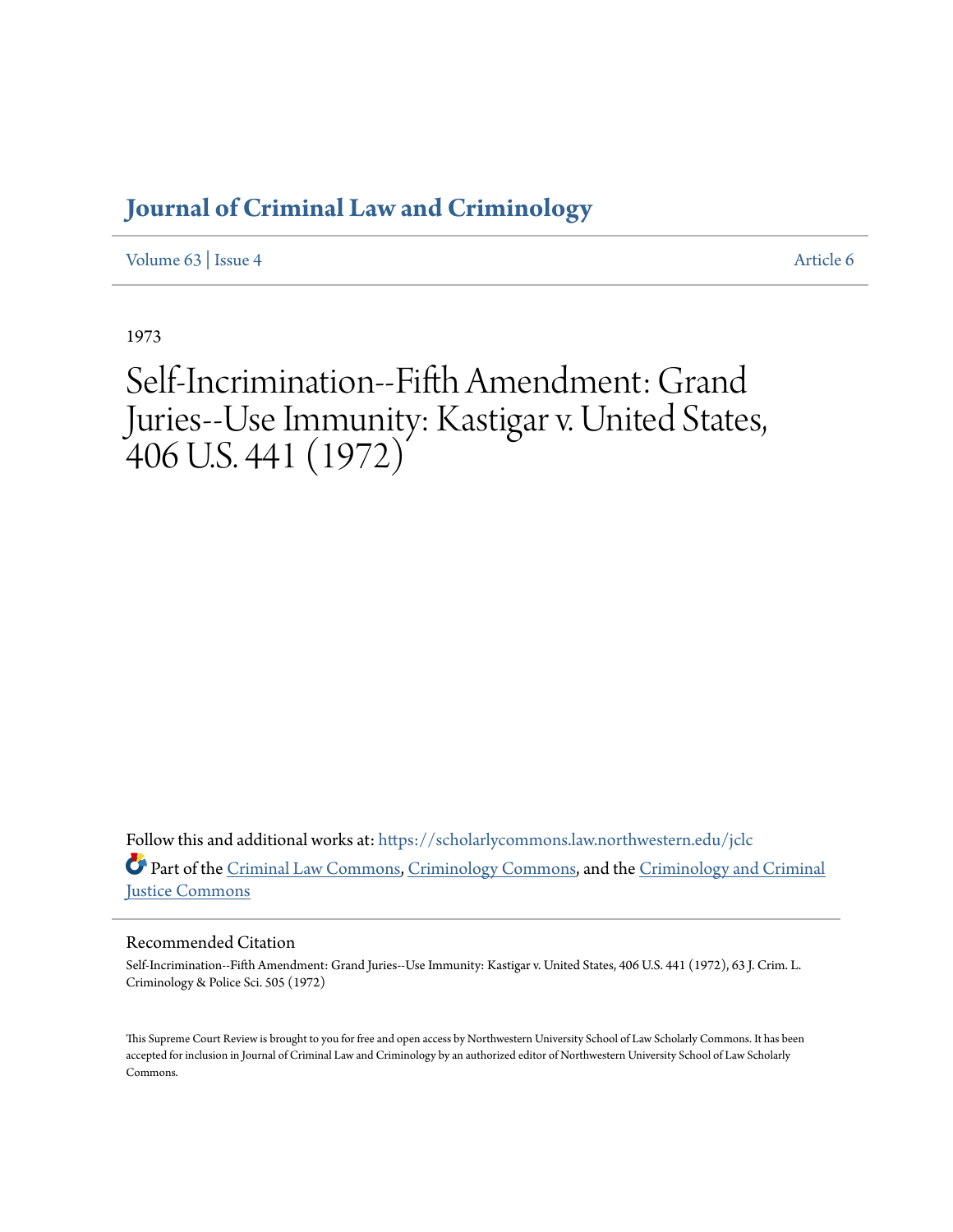was convinced of guilt.<sup>60</sup> Majorities of less than three-fourths could be called into question in the future.<sup>61</sup>

**60** 406 **U.S.** at **362.**

**<sup>61</sup>**Montana permits jury verdicts of **3** in nonfelony cases. MONT. CONST. art. 11I, **§23.** The federal Consti-

tution incorporates majorities of Y4 for ratification **of** Constitutional amendments, **U.S.** CONST. art. V, and Y3 for ratification of treaties, *id.* art. **II,** §2, impeachment, *id.* art. **1, §3,** and declaration of presidential dis-ability, *id.* amend. XXV, §4, as substantial majorities. Thus it is not unlikely that the Montana provision would be sustained.

## **FIFTH** AMENDMENT-SELF-INCRIMINATION

#### *Grand Juries-Use Immunity:*

### Kastigar v. United States, 406 **U.S. 441 (1972)**

*In Kastigar v. United States'* the Supreme Court held that use immunity<sup>2</sup> is constitutionally sufficient to compel an unwilling witness to testify over a claim of the fifth amendment privilege against self-incrimination and that transactional immunity3 is not required. Petitioners in *Kastigar* were held in contempt<sup>4</sup> for refusing to answer questions before a federal grand jury after they had been granted use immunity.<sup>5</sup> In the contempt pro-

2 "Use" immunity merely prohibits prosecutorial use and derivative use of compelled testimony; the witness, however, may be prosecuted for a crime to which the however, may be prosecuted for a crime to which the compelled testimony relates if the evidence used against him is acquired from a source independent of the compelled testimony. Kastigar v. United States, 406 U.S. at 453 (1972). **<sup>3</sup>**"Transactional" immunity provides complete **im-**

munity from future prosecution for any crime to which the witness' testimony relates. Counselman v. Hitchcock, 142 U.S. 547 (1892). 4The contempt order was issued pursuant to 28

U.S.C. §1826 (1970). Under similar circumstances, the seventh circuit reversed a contempt citation, reasoning<br>that Counselman v. Hitchcock, 142 U.S. 547 (1892),<br>required a grant of "transactional immunity." In re<br>Korman, 449 F.2d 32 (7th Cir. 1971), rev'd sub nom.<br>United Sta

5Immunity was granted pursuant to **18** U.S.C.

Whenever a witness refuses on the basis of his privilege against self-incrimination to testify or provide other information in a proceeding before or ancillary to a court or grand jury of the United States,

1) an agency of the U.S., or<br>
3) either House or Congress... the person pre-<br>
siding over the proceeding communicates to the witness an order issued under this part, the witness may not refuse to comply with the order on the basis of his privilege of self-incrimination; but no testimony or other information compelled under the order (or any information directly or indirectly derived from such testimony or other information) may be used against the witness in any criminal case, except a prosecution for perjury, giving a false statement, or otherwise falling to comply with the order.

ceeding and before the Supreme Court, the petitioners contended that use immunity was not coextensive with the privilege against self-incrimination and, therefore, was unconstitutional.'

In affirming the lower courts, the Supreme Court recognized the long-settled principle that a grant of immunity must be coextensive with the privilege against self-incrimination which it supplants.<sup>7</sup> In holding that use immunity satisfies this requirement, the Court stated:

The privilege has never been construed to mean that one who invokes it cannot subsequently be prosecuted. Its sole concern is to afford protection against being "forced to give testimony leading to the infliction of penalties affixed to... criminal acts." Immunity from the use of compelled testimony and evidence derived directly and indirectly therefrom affords this protection.8

The majority expressly disavowed the dictum in *Counselman v. Hitchcock'* which stated that an immunity statute must provide absolute immunity against future prosecutions concerning matters about which the witness had testified.<sup>10</sup> In dissent, Justices Douglas and Marshall argued that *Counselman* should be followed and that a grant of absolute immunity is constitutionally required to compel testimony over a claim of the fifth amendment privilege.<sup>11</sup> Justice Marshall also argued that the safeguards against prosecutorial use of com-

Counselman v. Hitchcock, 142 U.S. 547 (1892). **<sup>8</sup>**406 U.S. at 453 (footnotes'omitted).

<sup>8</sup> 406 U.S. at 453 (footnotes omitted).<br>**9 142 U.S. 547 (1892).** 

*1 0 Id.* at 585-86. *See* text accompanying note 20

*infra.*<br><sup>11</sup> 406 U.S. at 467, 471.

**<sup>&#</sup>x27;** 406 U.S. 441 **(1972).**

<sup>6</sup>The petitioner contended that only transactional immunity was coextensive with the fifth amendment privilege and, therefore, was the only constitutionally permissible grant of immunity.<br><sup>7</sup>The coextensive standard was first formulated in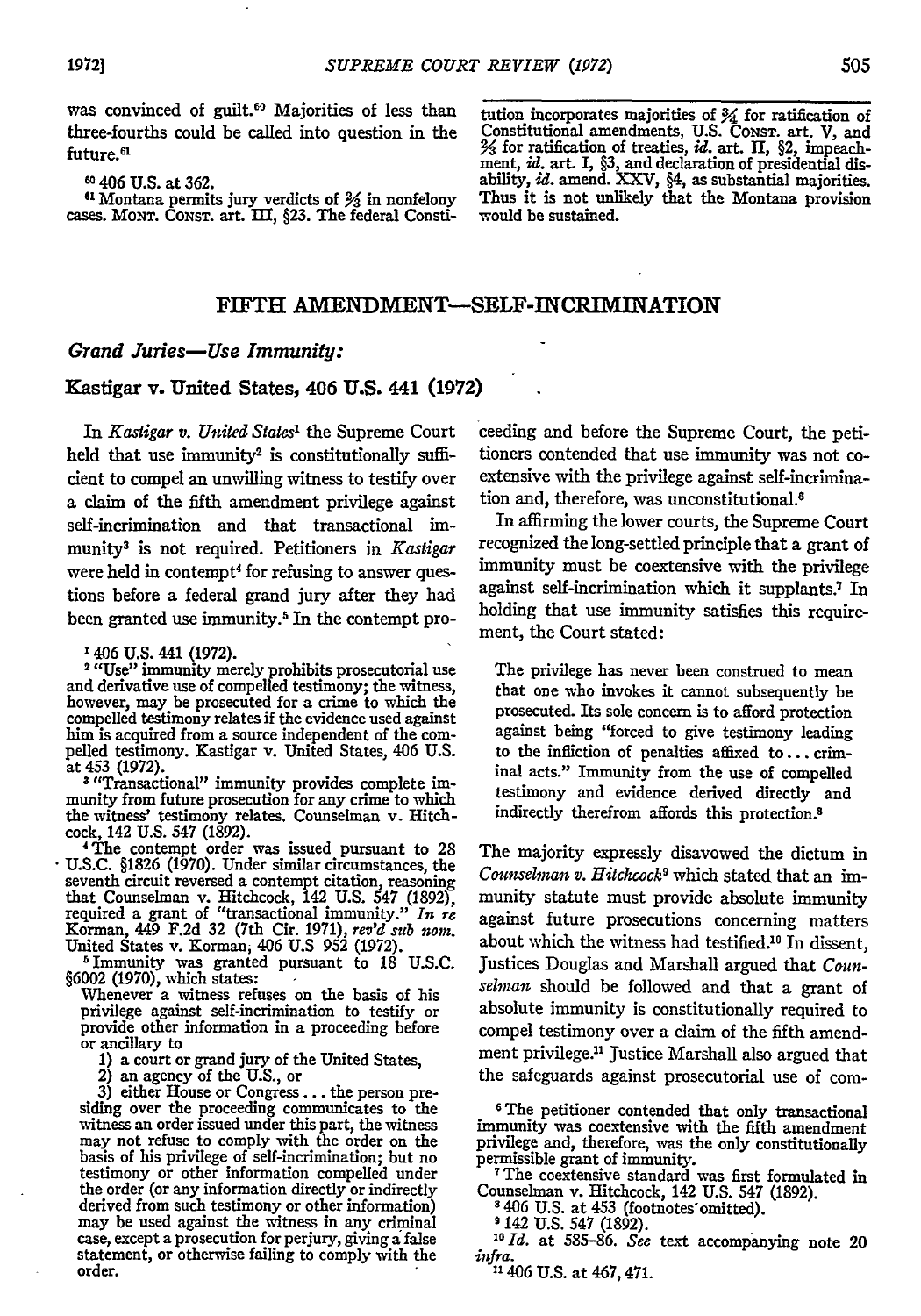pelled testimony described in the majority opinion were illusory.<sup>12</sup>

*Kastigar* comes in the wake of a long line of cases extending the scope of the fifth amendment privilege and the requisite amount of immunity required to supplant it. The Supreme Court's initial confrontation with the problems raised by a witness who refuses to testify despite a statutory grant of immunity was in *Counselman v. Hitchcock."* In that case, Counselman was adjudged in contempt<sup>14</sup> for refusing to answer grand jury questions after he had been granted immunity.<sup>15</sup> On appeal, the Supreme Court held that Counselman's refusal to testify was proper because the immunity granted was not coextensive with the scope of the privilege against self-incrimination which the grant purportedly supplanted.'<sup>6</sup>

The statute in *Counselman* provided that no "evidence obtained from a party or witness by means of judicial proceeding... shall be given in evidence, or in any manner used against him... in any court of the United States. . . . "<sup>17</sup> The Court construed the statute as affording a witness protection only against the use of the specific testimony compelled and not from the derivative use thereof.<sup>18</sup> Although the Court found the statute unconstitutional because it was not coextensive with the privilege by virtue of its failure to provide derivative use immunity, it also stated the following in dictum:

[N]o statute which leaves the party or witness subject to prosecution after he answers the criminating questions put to him, can have the effect ol supplanting the privilege conferred by the Constitution of the United States.... [A] statutory enactment, to be valid must afford absolute immunity against future prosecution for the offense to which the question relates.<sup>19</sup>

<sup>15</sup> Immunity was provided under the Act of February<br>25, 1868, ch. 13, 15 Stat. 37.<br><sup>15</sup> 142 U.S. 547, 585 (1892).<br><sup>17</sup> Act of February 25, 1868, ch. 13, 15 Stat. 37.<br><sup>17</sup> 442 U.S. at 564. The Court found that under this

- 
- 

construction, the statute:

could not and would not, prevent the use of his testimony to search out other testimony to be used in evidence against him or his property, in a criminal proceeding in such court. It could not prevent the obtaining and the use of witnesses and evidence which should be attributable directly to the testimony he might give under compulsion, and on which he might be convicted, when otherwise, and if he had refused to answer, he could not possibly have been convicted.

**<sup>19</sup>***Id.* at **585-86.**

Following the *Counselman* decision, Congress enacted the Compulsory Testimony Act of 1893.20 In an effort to meet the "coextensive" requirement of *Counselman,* Congress included in the statute the Court's advisory language that "absolute immunity against future prosecution" is constitutionally mandated. The Act therefore provided: "[N]o person shall be prosecuted.., for or on account of any transaction, matter or thing, concerning which he may testify...."<sup>21</sup>

The 1893 Act became the model for all later federal immunity legislation.<sup>22</sup> Mr. Justice Frankfurter noted in *Ullmann v. United States"* that transactional immunity had become part of the nation's constitutional fabric.24 Prior to *Kastigar,* transactional immunity seemingly had become imbedded in American federal jurisprudence.

In 1964, however, the Supreme Court rendered two decisions concerning state immunity grants which seemed to alter the extent of immunity needed to satisfy *Counselman's* "coextensive" requirement. In *Malloy v. Hogan*,<sup>25</sup> the Court held that the fifth amendment privilege against selfincrimination was applicable to the states through the fourteenth amendment. This decision overruled *Twining v. New Jersey,26* which held that the fifth amendment privilege did not apply to the states. Under *Twining,* any protection afforded an individual by a state through a grant of immunity was gratuitous on the part of the state rather than required under the federal constitution. After *Malloy* the "coextensive" requirement of *Counselman* was determinative of the constitutionality of state immunity statutes.<sup>27</sup>

In *Murphy v. Waterfront Commission*,<sup>28</sup> the second case, the Court rejected the doctrine that a state grant of immunity did not extend protection beyond the borders of the immunizing state. Prior to *Murphy* a state grant did not prevent subse-

<sup>20</sup> Act of February 11, 1893, ch. 83, 27 Stat. 443. This statute was repealed **by** the Organized Crime Control Act of **1970,** Pub. L. No. 91-452, §245, 84 Stat. **922, 931** (codified in scattered titles and sections of **U.S.C.).** " Act of February **11, 1893,** ch. **83, 27** Stat. 443.

22 *See, e.g.,* **NATIONAL** COMMSSION **ON** REFORM **OF** FEDERAL CRIMINAL LAWS, WORKING PAPERS 1444-45

**(1970).**

350 U.S. 422 (1956). *21Id.* at 438.

**5 378** U.S. 1 (1964). **<sup>26</sup>**211 U.S. **78** (1908). **2In** Zicarelli v. New Jersey State Commission of Investigation, 406 U.S. 472 (1972), the Court held that the coextensive formula of *Counsdman* is satisfied **by** state statutory immunity from use and derivative use. 378 U.S. 52 (1964).

<sup>2</sup> *Id.* at 468-69.

**<sup>3</sup>** 142 **U.S.** 547 **(1892).**

<sup>&</sup>lt;sup>14</sup> In re Counselman, 44 F. 268 (7th Cir. 1890).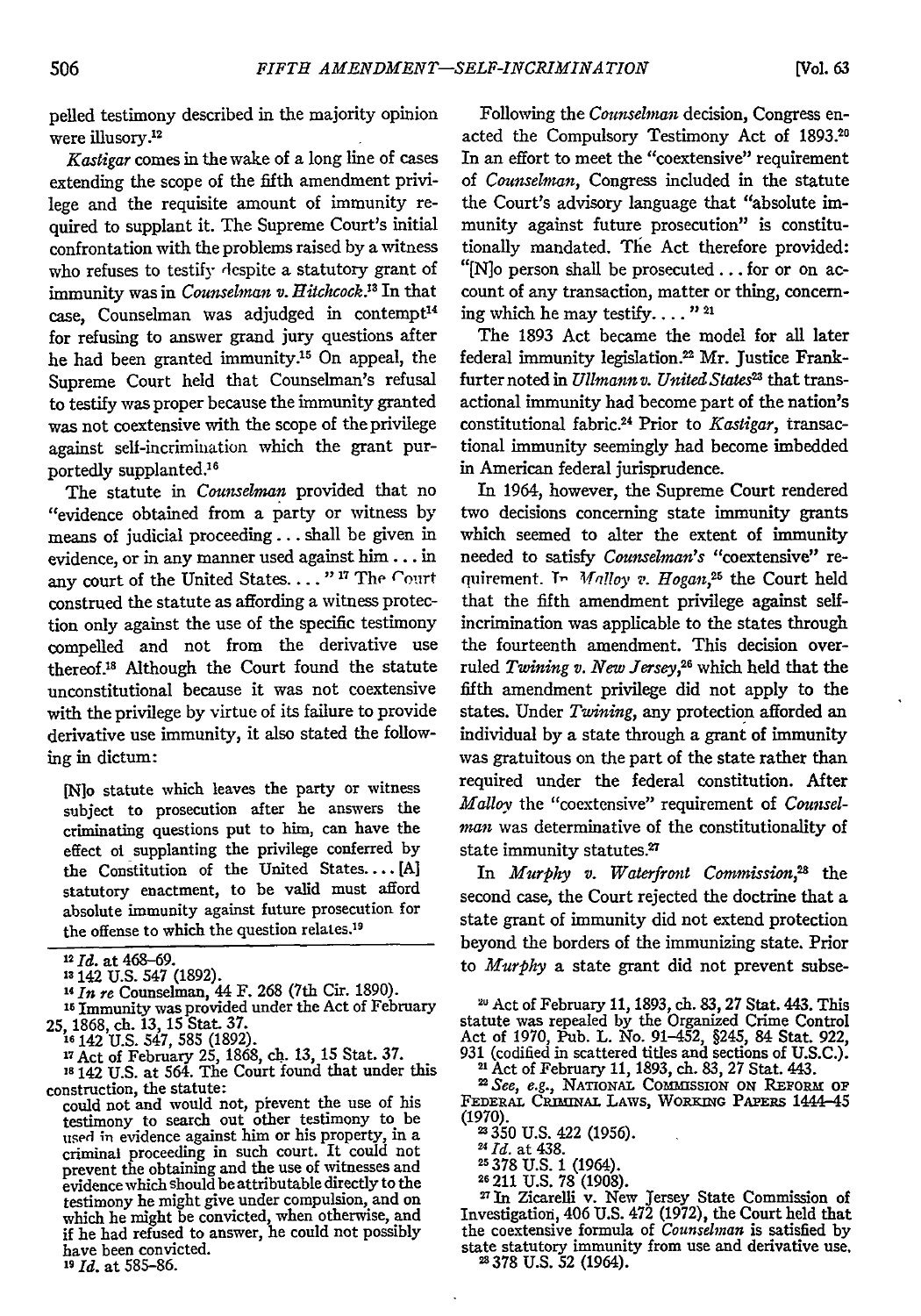quent prosecution by the federal government<sup>29</sup> or by sister states.<sup>30</sup> This result followed because states, lacking a grant of power comparable to the supremacy clause, $a$  are unable to give their immunity statutes extrajurisdictional effect.

In *Murphy,* petitioners refused to testify on the ground that their answers might tend to incriminate them under federal laws to which the immunity granted them by the states did not purport to extend.<sup>22</sup> They were adjudged in contempt.<sup>33</sup> On appeal to the Supreme Court, the issue was whether one jurisdiction within the federal structure may compel a witness, whom it has immunized from prosecution under its laws, to give testimony which might then be used by another jurisdiction not bound by the immunity grant. $34$ 

After considering the federal precedents supporting the "two sovereign rule" that testimony may be compelled by one jurisdiction and used by another,35 and finding that "there is no continuing legal vitality to, or historical justification for the rule,"<sup>36</sup> Justice Goldberg, speaking for the Court, concluded that the constitutional privilege against self-incrimination protects a state witness against incrimination under federal as well as state law and a federal witness against incrimination under state as well as federal law."<sup>37</sup> To provide this protection, the Court proscribed the federal government from using the state-compelled testimony and its fruits.88 The Court found that this exclusionary rule permits states to secure information necessary

**<sup>2</sup>**See, e.g., Knapp v. Schweitzer, **357** U.S. 371 (1958) which held that state grants of immunity did not reach the federal government. *See also* Feldman v. United States, 322 U.S. **487** (1944), holding that federal courts could admit evidence that had been compelled under a state grant of immunity.

**30** The state courts are split as to the effect of immunization under the laws of another state. McCoRMC.<br>EVIDENCE §124 (1954).

**2 By** virtue of the supremacy clause, U.S. CoNsT. art. VI, §2, federal statutes prevail over any contravening state law. Therefore, under a federal grant of immunity a witness is protected against subsequent prosecution by both federal and state authorities. Brown v. Walker, **161** U.S. 591 (1896). *See generally* Reina v. United States, 364 U.S. **507** (1960); Ullman v. United States 350 U.S. 422 (1956); Adams v. Mary-

1. MINI 347 U.S. 179 (1954).<br>
and, 347 U.S. 179 (1954).<br>
<sup>22</sup> See notes 29-31 and accompanying text *supra*.<br>
<sup>22</sup> See notes 29-31 and accompanying text *supra*.<br>
436, 452-58, 189 A.2d 36, 46-49 (1963).<br>
<sup>24</sup> 378 U.S. 52,

dock, 284 U.S. 141 (1931); Jack v. Kansas, 199 U.S. **372** (1905).

**36** 378 U.S. 52, **77** (1964). **<sup>7</sup>***Id.* at 77-78. *See generally,* Hofstadler "& Levittan, *Immunity and the Privilege Against Self-Incrimination-Too Little and Too Much,* **39** N.Y.S.B.J. **105 (1967). as378 U.S.** at **79.**

for effective law enforcement yet 'leaves the witness and the Federal Government in substantially the same position as if the witness had claimed his privilege in the absence of a state grant of immunity." **89**

While the Court in *Murphy* reaffirmed the constitutional requirement of coextensiveness announced in *Counselman*, it did not hold that an immunized state witness must be immune from federal prosecution.<sup>40</sup> Justice Goldberg ignored those statements in *Counselman* that transactional immunity is required, and read that case to mean that immunity statutes must protect a witness from the derivative use of his compelled testimony.<sup>41</sup>

The Court in *Kastigar v. United States,* consistent with what it felt was the reasoning and result of *Murphy,* established in sweeping terms that use immunity is coterminous with the fifth amendment privilege and sufficient to replace it.<sup>42</sup> In dissent, Justice Douglas argued that *Murphy* did not restrict the *Counselman* requirement of transactional immunity. Rather, he regarded the *Murphy* decision as an attempt to deal with the problems created by federalism.<sup>43</sup> He felt that since *Murphy* did not expressly overrule *Counselinan, the Counselinan* formula for coextensiveness remained valid in intrajurisdictional (single sovereign) settings, while the *Murphy* formula applies to interjurisdictional (dual sovereign) situations.

Justice Douglas' reasoning was based on the belief that the threat of future prosecution is substantial when a single sovereign can first compel incriminating testimony and later bring prosecution, whereas when the jurisdiction bringing the prosecution differs from the jurisdiction that compelled the testimony, the threat of prosecution may fade.44 This argument, however, ignores the exist-

*39 Id.* Although none of the opinions in *Murphy di*rectly considered the problem of a non-immunizing state bringing prosecution subsequent to a grant of immunity by a sister state, the majority opinion did state that the Court was abandoning "the rule that one juris- diction within our federal structure may compel a wit- ness to give testimony which could be used to convict hess to give testimony which could be used to convict<br>him of a crime in another jurisdiction." *Id.* at 77. If this exclusionary rule is constitutional in origin, then it should apply to state as well as federal courts.

**1 <sup>0</sup>Of** course, the *Murphy* Court was not faced with the issue of transactional immunity. The petitioner in that case did not contend that a state's grant of immunity should simultaneously grant federal transactional immunity. Rather, the contention was that states cannot grant immunity.<br>**41** 41378 U.S. at 78, quoting Ceunselman v. Hitchcock

142 U.S. 547, 564 (1892). <sup>42406</sup>**U.S.** at 458, citing Murphy v. Waterfront Commission, 378 U.S. 52 (1964).

**43** 406 U.S. at 463-64.

*11 Id.* at 464.